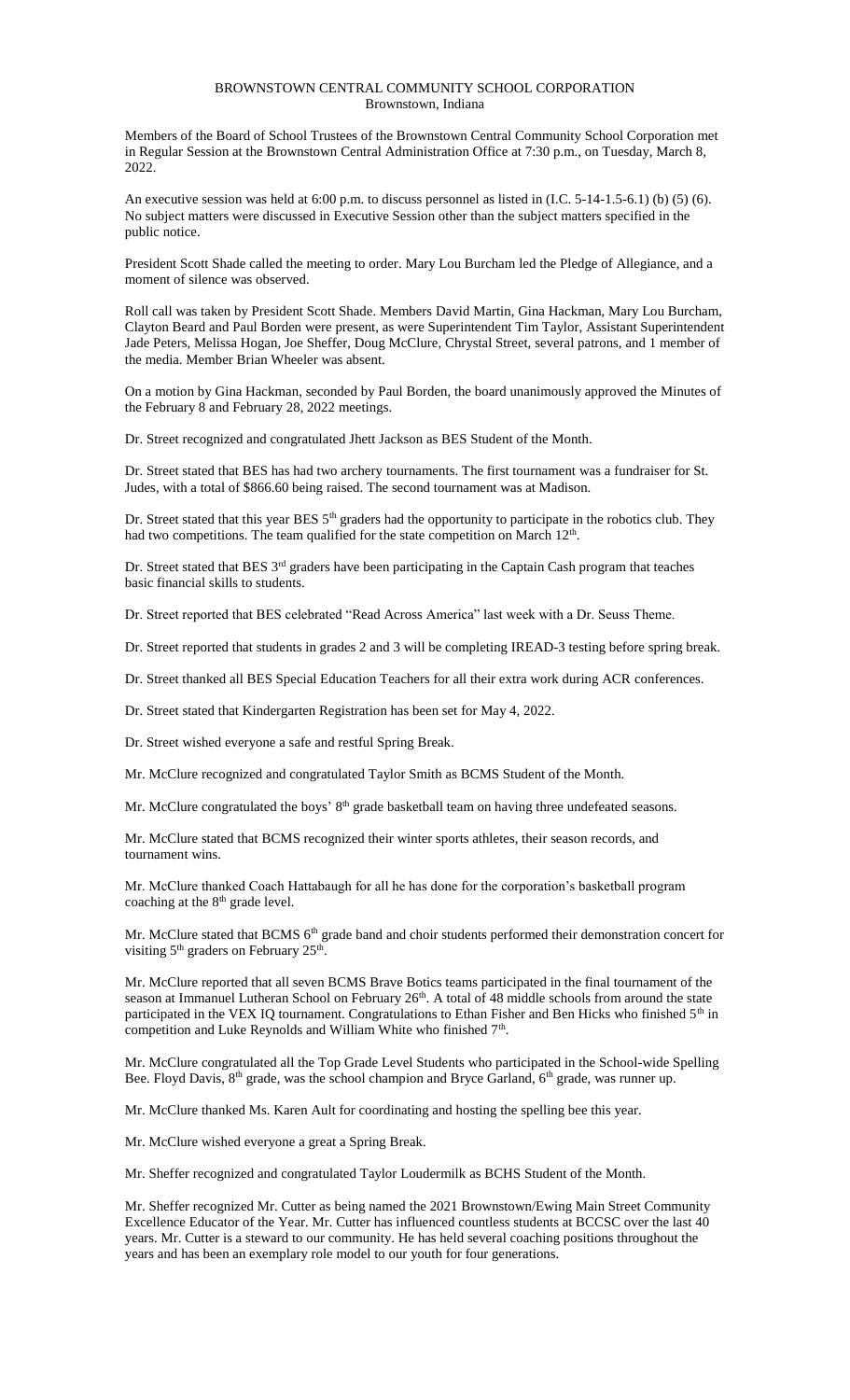Mr. Sheffer stated that BCHS Science Olympiad team placed 2nd at the regional competition at Ivy Tech Bloomington on February  $12<sup>th</sup>$  and are competing at the state competition on March  $12<sup>th</sup>$ . Good luck to the eight students competing.

Mr. Sheffer reported that all juniors participated in taking the SAT on March 3rd.

Mr. Sheffer thanked all the following sponsors that gave BCHS students free or discounted tickets to athletic contests: McDonalds, Tammy's Dance Studio, Blondies, The Peoples Bank, A+ Outdoor Services LLC and Dan Blann Land Surveying.

Mr. Sheffer reported that the musical performance of South Pacific will take place on March  $10^{th}$ ,  $11^{th}$ , and 12th .

Mr. Sheffer congratulated BCHS Boys and Girls Basketball teams on winning sectional championships and for having a successful season.

Mr. Sheffer congratulated Coach David Benter for being named as HBCA District 4 basketball Coach of the Year.

Mr. Sheffer congratulated BCHS Girls Basketball team for being recognized as HBCA Team Honors Court with a 3.92 GPA and each individual making it.

Mr. Sheffer congratulated Carter Waskom on being named Top 12 HBCA Regional All-Star.

Mr. Sheffer congratulated Eli Wischmeier for being named to North/South All-Star game in football.

Mr. Sheffer congratulated Jack Benter and Maddy Hackman on being 1000 point scorers for basketball.

Mr. Sheffer wished everyone a safe and warm Spring Break.

Luke Nolting presented Mr. Cutter with the 2021 Brownstown/Ewing Main Street Community Excellence Educator of the Year award. Mr. Cutter thanked Luke Nolting for the award, and BCCSC for allowing him to be an educator and coach over the last 40 years.

Mr. Peters reported that there were two Emergency Allocations. Emergency Allocation #1 was to HFI for HVAC repairs at the Middle School in the amount of \$1,258.31. Emergency Allocation #2 was to Southern Roofing for roof repairs at the High School in the amount of \$720.00. Emergency Allocations beginning balance was \$69,054.71, this month's expenditures totaled \$1,978.31, leaving a balance of \$67,076.40. On a motion by David Martin, seconded by Clayton Beard, the board unanimously approved the Emergency Allocations.

On a motion by Gina Hackman, seconded by Mary Lou Burcham, the board unanimously approved the payment of Claim Nos. 20586 thru 20625, and 20632 thru 20671, Lunch Fund Claims, Payrolls 11, 12 and February Payroll Claims as follows:

| Fund | <b>Description</b>     | <b>Total</b> |
|------|------------------------|--------------|
| 0101 | Education              | 11,889.97    |
| 0300 | <b>Operations</b>      | 31,694.32    |
| 7911 | $611-ARP$              | 37.94        |
| 7931 | <b>ESSER II</b>        | 6,828.67     |
| 7941 | Cares Act. COVID Grant | 2,265.11     |
|      | Total                  | \$52,716.01  |

| Fund | <b>Description</b>               | <b>Total</b>   |  |  |
|------|----------------------------------|----------------|--|--|
| 0101 | Education                        | 13,017.15      |  |  |
| 0300 | <b>Operations</b>                | 144,052.12     |  |  |
| 3220 | 2021 Jackson Co. Drug Free Grant | 380.00         |  |  |
| 7911 | 611-ARP                          | 141.20         |  |  |
| 7931 | <b>ESSER II</b>                  | 2,484.76       |  |  |
| 7941 | Cares Act. COVID Grant           | 26.73          |  |  |
|      | Total                            | \$160,101.96   |  |  |
|      |                                  |                |  |  |
|      | \$60,817.66                      |                |  |  |
|      |                                  |                |  |  |
|      | \$1,315,143.62                   |                |  |  |
|      | Total                            | \$1,588,779.25 |  |  |

Mr. Peters then went over the Monthly Budget and Extra-Curricular Reports.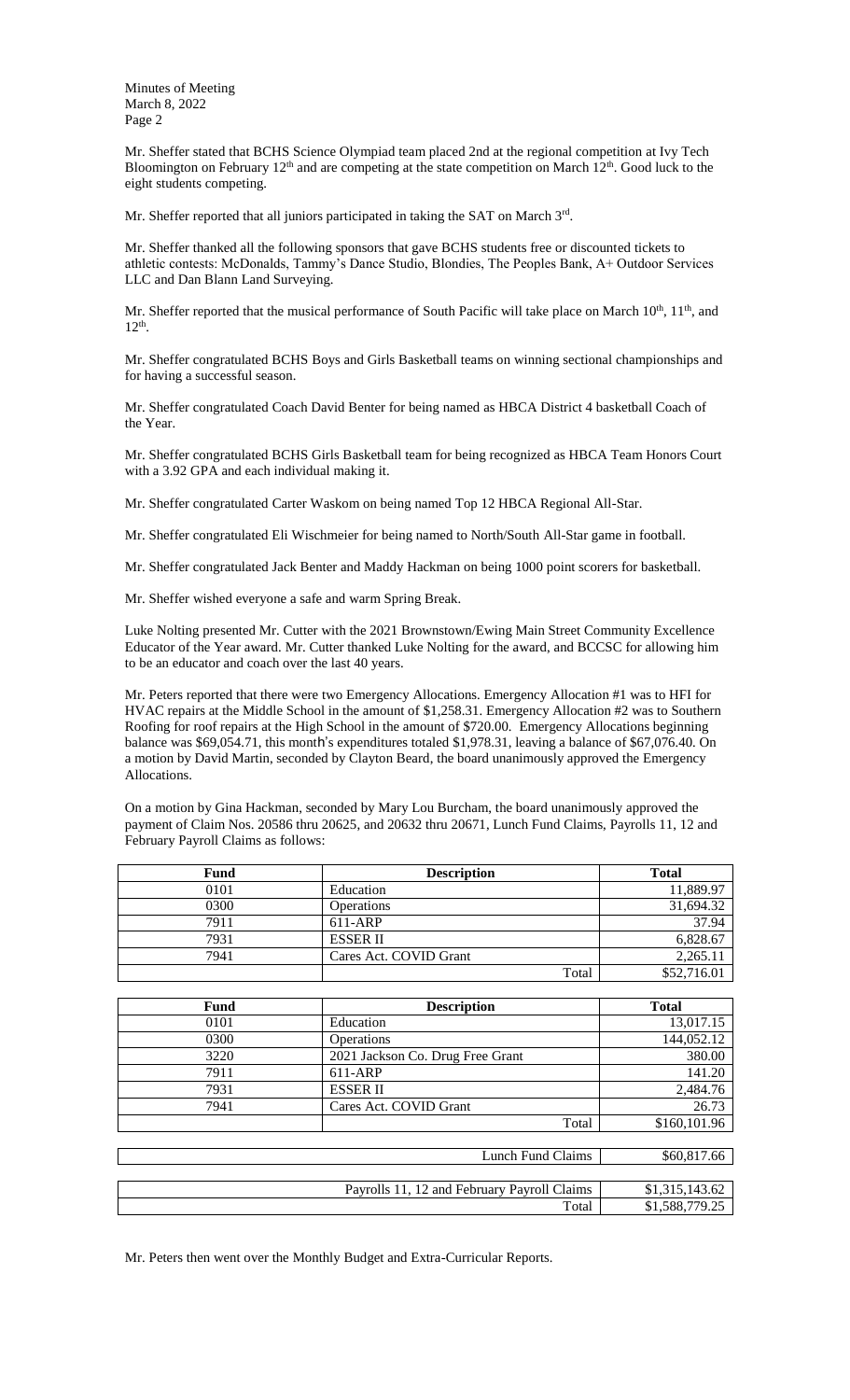On a motion by Paul Borden, seconded by Gina Hackman, the board unanimously approved the following Field Trip Requests:

| Date                 | Organization                 | <b>Destination</b>                      | No. of<br>Chapero<br>nes | No. of<br><b>Student</b><br>S |
|----------------------|------------------------------|-----------------------------------------|--------------------------|-------------------------------|
| March 5, 2022        | <b>BCHS FFA</b>              | Scottsburg                              | $\mathbf{1}$             | $\tau$                        |
|                      |                              | (District Contest)                      |                          |                               |
| March 9, 2022        | BES 5 <sup>th</sup> Grade    | <b>BCHS</b> Auditorium                  | 6                        | 100                           |
| March 9, 2022        | <b>BCMS</b>                  | <b>BCHS</b> Auditorium                  | 15                       | 331                           |
| March 9, 2022        | Seymour Welding              | Toyota                                  | 1                        | 10                            |
|                      | Program                      | (Welding Program)                       |                          |                               |
| March 10, 2022       | <b>BCHS</b> Academic         | <b>Brown County HS</b>                  | 6                        | 15                            |
|                      | Team                         | (Competition)                           |                          |                               |
| March 12, 2022       | <b>BCHS</b> Science          | <b>Purdue University</b>                | $\overline{2}$           | 8                             |
|                      | Olympiad                     | (State Competition)                     |                          |                               |
| March 15, 2022       | <b>BCHS</b> Culinary 2       | <b>Marion Kay Spices</b>                | 1                        | 10                            |
| March 19, 2022       | <b>BCHS FFA</b>              | FFA Leadership Center                   | 1                        | 10                            |
| March 21, 2022       | <b>BCHS</b> German Club      | Jungle Jim's and Newport                | 1                        | 10                            |
|                      |                              | on the Levy                             |                          |                               |
| April 1, 2022        | BES 4 <sup>th</sup> Grade    | <b>Jackson County History</b><br>Center | 8                        | 98                            |
| April 6, 2022        | BES 3rd Grade                | Muscatatuck Wildlife                    | 10                       | 100                           |
|                      |                              | Refuge                                  |                          |                               |
| April 6, 2022        | <b>BCHS</b> Letterman's      | NCAA Hall of Champions                  | $\overline{2}$           | 15-20                         |
|                      | Club                         | and Rascals Fun Zone                    |                          |                               |
| April 7, 2022        | BES 4 <sup>th</sup> Grade    | Indianapolis Motor                      | 18                       | 95                            |
|                      |                              | Speedway                                |                          |                               |
| April 19, 2022       | <b>BCHS</b> Academic<br>Team | Austin HS (Competition)                 | 6                        | 15                            |
| April 21, 2022       | <b>BCHS FFA</b>              | Little York                             | $\mathbf{1}$             | $\tau$                        |
|                      |                              | (Livestock Judging)                     |                          |                               |
| April 29, 2022       | <b>BCHS AP Chemistry,</b>    | Kings Island                            | $\overline{2}$           | 24                            |
|                      | AP Biology and               |                                         |                          |                               |
|                      | Physics                      |                                         |                          |                               |
| May 12, 2022         | BES 3rd Grade                | Louisville Zoo                          | 25                       | 100                           |
| May 13, 2022         | <b>BCHS AP Chemistry,</b>    | <b>BCMS</b>                             | $\overline{2}$           | 24                            |
|                      | AP Biology and               |                                         |                          |                               |
|                      | Physics                      |                                         |                          |                               |
| May13 or May         | BCMS 8 <sup>th</sup> Grade   | Seymour Middle School                   | $\mathbf{1}$             | 30                            |
| 16, 2022             |                              |                                         |                          |                               |
| May 16, 2022         | BCMS 6 <sup>th</sup> Grade   | Franklin (Urban Air)                    | $\overline{4}$           | 75                            |
| May 23, 2022         | BES 2 <sup>nd</sup> Grade    | Louisville Zoo                          | 25-30                    | 100                           |
| October 26,          | <b>BCMS</b> Choir            | <b>BCHS</b> Auditorium                  | 1                        | 85-90                         |
| 2022                 |                              |                                         |                          |                               |
| December 14,<br>2022 | <b>BCMS</b> Choir            | <b>BCHS</b> Auditorium                  | $\mathbf{1}$             | 85-90                         |
| May 4, 2023          | <b>BCMS</b> Choir            | <b>BCHS</b> Auditorium                  | 1                        | 85-90                         |
| May 17-21, 2023      | BCMS Class of 2027           | Washington D.C.                         | $2 - 3$                  | 35-40                         |

## **FIELD TRIP REQUESTS**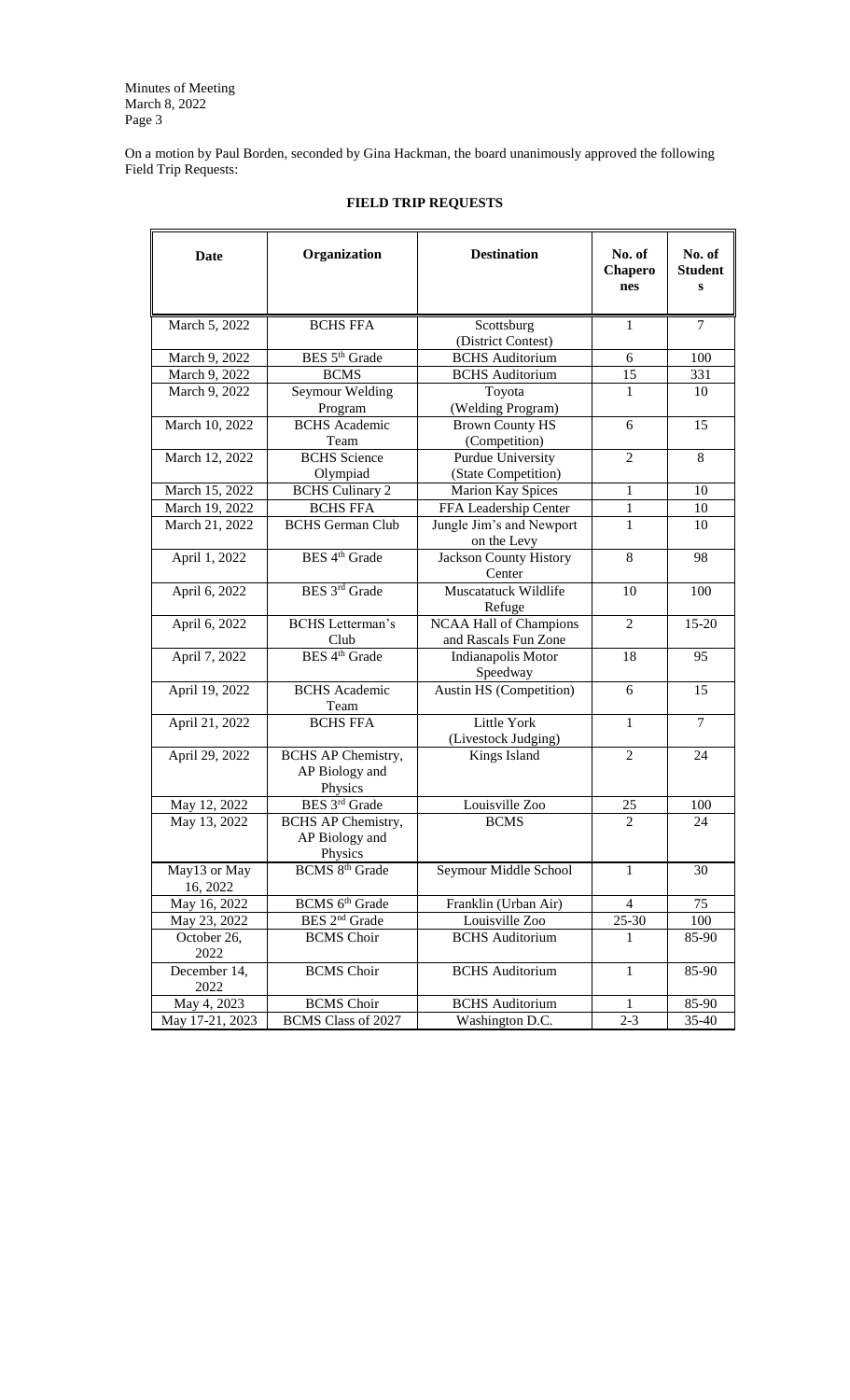On a motion by Mary Lou Burcham, seconded by David Martin, the board unanimously approved the following Facility Use Requests:

| Date                  | <b>Organization and Event</b>                            | <b>Facility Needed</b>                        |
|-----------------------|----------------------------------------------------------|-----------------------------------------------|
| Feb. 2022 – Feb. 2023 | Pickleball                                               | <b>BCMS</b>                                   |
| March 14, 2022        | National Honor Society<br>(Nat. Honor Society Induction) | <b>BCHS</b> Main Gym                          |
| April 21, 2022        | Brownstown Christian Church<br>(Concert)                 | <b>BCHS</b> Auditorium                        |
| May 14-15, 2022       | <b>BCHS</b> Softball<br>(8U Baseball Tourney)            | Softball Field and<br><b>Concession Stand</b> |
| June 11-12, 2022      | <b>BCHS</b> Softball<br>(8U Baseball Tourney)            | Softball Field and<br><b>Concession Stand</b> |
| June 27-July 1, 2022  | <b>BCHS</b> Choir<br>(Summer Choir Camp)                 | <b>BCHS</b> Auditorium                        |
| October 27, 2022      | <b>BCMS/BCHS Choir</b><br>(Fall Concert)                 | <b>BCHS</b> Auditorium                        |
| December 15, 2022     | <b>BCMS/BCHS Choir</b><br>(Christmas Concert)            | <b>BCHS</b> Auditorium                        |
| March 9-12, 2023      | <b>BCHS Choir (Musical)</b>                              | <b>BCHS</b> Auditorium                        |
| May 8, 2023           | <b>BCMS/BCHS Choir</b><br>(Spring Concert)               | <b>BCHS</b> Auditorium                        |

### **FACILITY USE PERMITS**

On a motion by Gina Hackman, seconded by Paul Borden, the board unanimously approved the following personnel actions.

# **RESIGNATIONS/TERMINATIONS:**<br>Jennifer Kirk BCC

BCCSC Bus Driver (Route #28)

### **RECOMMENDATIONS:**

Richard Branaman Summer School (Marching Band) Barry Cutter Summer School (US History I and US History II) Randy Greene Summer School (US Government) Blake Hackman Summer School (Supervised Agriculture Experience) Stephanie Hackman Summer School (Composition) Janice Lockman BCMS Instructional Aide (28 Hour Position)<br>Brittany Mills BCCSC Speech Language Pathologist BCCSC Speech Language Pathologist Nigel Myers BCHS Freshman Baseball Coach Jamie Temple Summer School (3<sup>rd</sup> Grade Reading)<br>Kyle Williams BCHS Volunteer Assistant Baseball **BCHS Volunteer Assistant Baseball Coach** 

### **RETIREMENT:**

Barry Cutter BCHS Science Teacher Anne Marie Martin BES Special Needs Pre-K Teacher<br>Sharon Pottschmidt BES 2<sup>nd</sup> Grade Teacher Kathy Roark BCHS Night Shift Custodian

**TRANSFER:**

Austin Green BCHS Freshman Baseball Coach to BCHS Assistant Varsity Baseball Coach

**LEAVE OF ABSENCE:**

Kourtney Hoevener Leave of Absence (August 4, 2022 – September 9, 2022)

Scott Shade asked for consideration of proposed Superintendent contract. On a motion by Gina Hackman, seconded by Paul Borden, the board unanimously approved the proposed contract.

BES 2<sup>nd</sup> Grade Teacher

Mr. Taylor asked the board for consideration of the 2023-24 School Calendar. On motion by Mary Lou Burcham, seconded by Gina Hackman, the board unanimously approved the school calendar.

Mr. Peters asked the board for consideration of changes to substitute bus driver pay. On a motion by David Martin, seconded by Clayton Beard, the board unanimously approved the substitute bus driver pay.

Mr. Taylor read the first reading of NEOLA Policies Volume 34, No. 1.